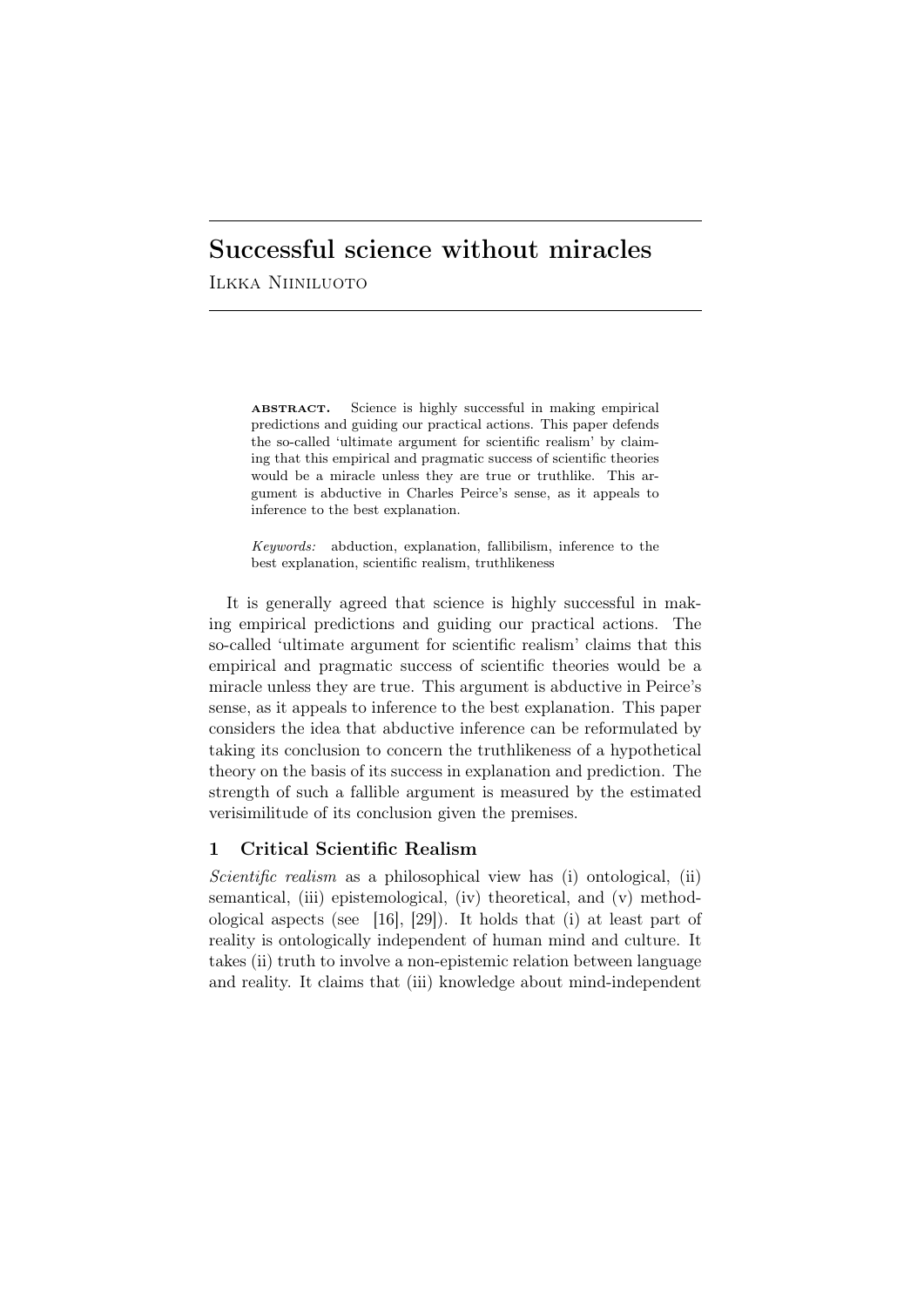(as well as mind-dependent) reality is possible, and that (iv) the best and deepest part of such knowledge is provided by empirically testable scientific theories. An important aim of science is (v) to find true and informative theories which postulate non-observable entities to explain observable phenomena.

*Critical scientific realism* can be distinguished from metaphysical or naive forms of realism by the principle of *fallibilism*: all factual human knowledge is uncertain or corrigible. Even the best results of science may be false, but still they may be probable, truthlike or approximately true.

Critical scientific realists have argued — following Charles S. Peirce [27], *pace* opponents like W.V.O. Quine and Larry Laudan  $(\text{see } [10])$  — that it indeed makes sense to say that one hypothetical (even false) theory is 'closer to the truth' than another theory. By the same token, it is meaningful to state that a sequence of theories 'approaches to the truth', even when the final limit is not reached. Since 1974, after Karl Popper's 1960 attempt to define verisimilitude turned out to fail, the notion of similarity between states of affairs has been employed to give a precise definition of truthlikeness for scientific statements (see [15], [8]). The *degree of truthlikeness* Tr(H,  $C^*$ ) of a theory H is defined relative to a chosen target  $C^*$ , where  $C^*$  is the complete truth expressible in a given conceptual framework.  $Tr(H, C^*)$  has its maximum value 1 when H is identical with C\*. Such objective but usually unknown degrees of truthlikeness can be estimated by the *expected degree of truthlikeness* ver(H/E) of H given available evidence E (see [15, p. 269]). This measure is an epistemic indicator of objective truthlikeness in the same sense as posterior probability  $P(H/E)$  of H given E is an empirical indicator of the truth of H. For a logical truth H, we have  $P(H/E)$  $= 1$  but ver $(H/E) < 1$ , since H is not informative. On the other hand, ver $(H/E)$  may be non-zero, and even high, when  $P(H/E)$  = 0. Thus, while ver involves epistemic probabilities, it is not identical with posterior probability. Given ideal conditions about the correctness and completeness of evidence E, it can be shown that  $ver(H/E)$  approaches the real degree of truthlikeness  $Tr(H,C^*)$  of H (see [21], [25]).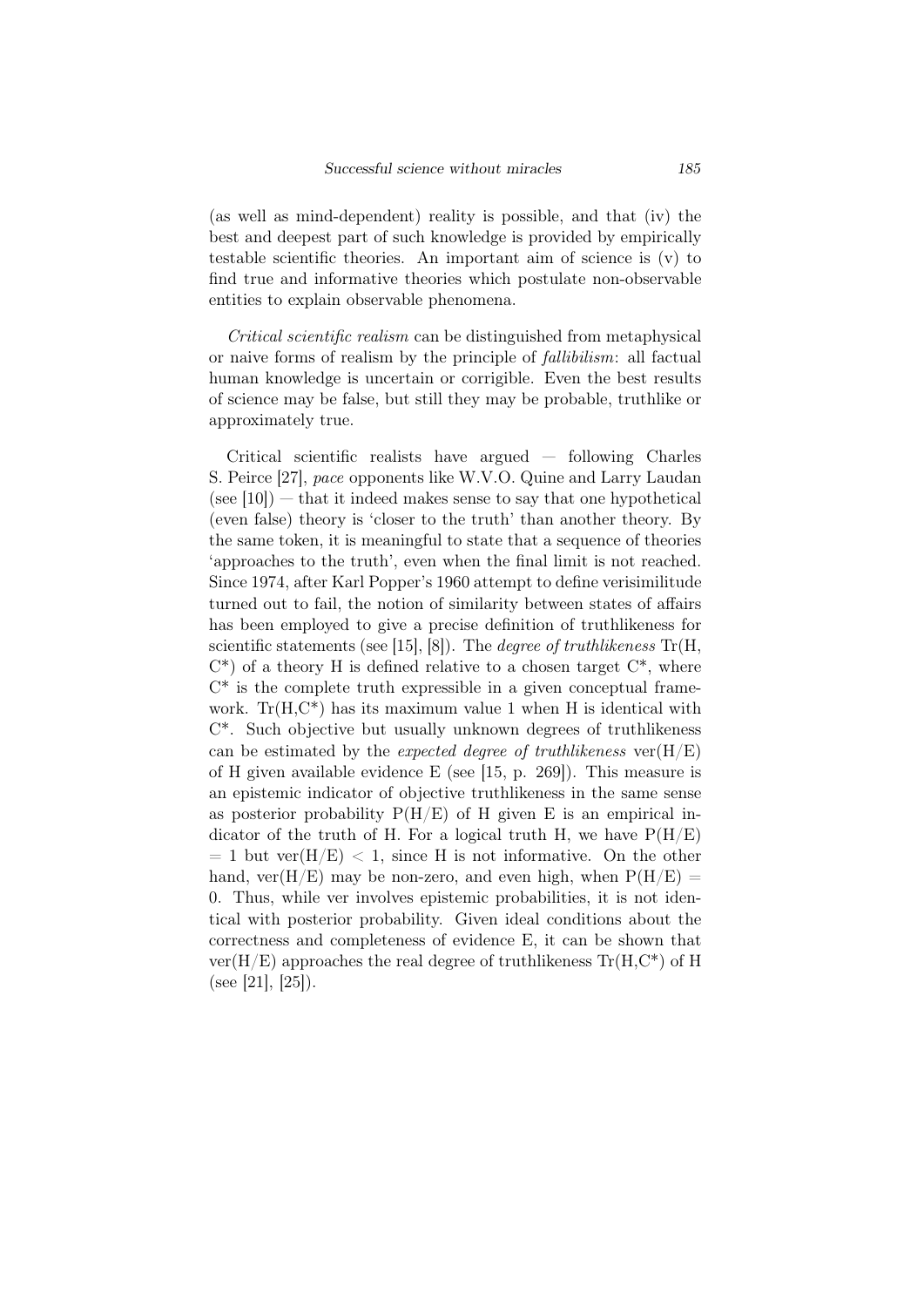The notion of truthlikeness does not replace the objective concept of truth, but rather presupposes the correspondence theory of truth as explicated in Tarski's model-theoretic definition (see [16]). By combining the goals of truth and information, it helps the scientific realist to define *scientific progress* as theory-change with increasing truthlikeness (see [14]).

Laudan's (10) 'pessimistic meta-induction' is based on the premise that many theories in the history of science have been nonreferring and false but yet to some extent empirically successful. By induction, one might infer that this is the fate of our current and future theories as well. However, instead of simply concluding that future theories are false, the realist can argue that in typical cases the successor theory is more truthlike than its predecessor. For example, even though many scientific theories contain idealizations, which are known to be false, the powerful method of 'concretization' helps to remove such assumptions and thereby lead us toward the truth (see [8], [20]). This comparative and dynamic picture of progressive science evades the pessimistic conclusion that all present and future theories are far from the truth.

## 2 Abduction and the No Miracle Argument

In his fallibilist analysis of inference, Peirce argued that science uses, besides deduction, also two ampliative forms of reasoning: induction and abduction. *Abduction* is reasoning from effects to causes, or from observational data to hypothetical explanatory theories:

(1) The surprising fact E is observed; But if H were true, E would be a matter of course. Hence, there is reason to suspect that H is true.

[27, 5.189]. Against Comte's positivism, Peirce claimed that abduction frequently supposes 'something which it would be impossible for us to observe directly' [27, 2.640].

Peirce insisted that abduction or 'inference to an explanation' has a significant role in science. Often this role has been interpreted as the heuristic function of the *discovery* of new theories (N. R. Hanson), or alternatively as the motive for suggesting or *pursuing* testworthy hypotheses. Peirce further pointed out that in sci-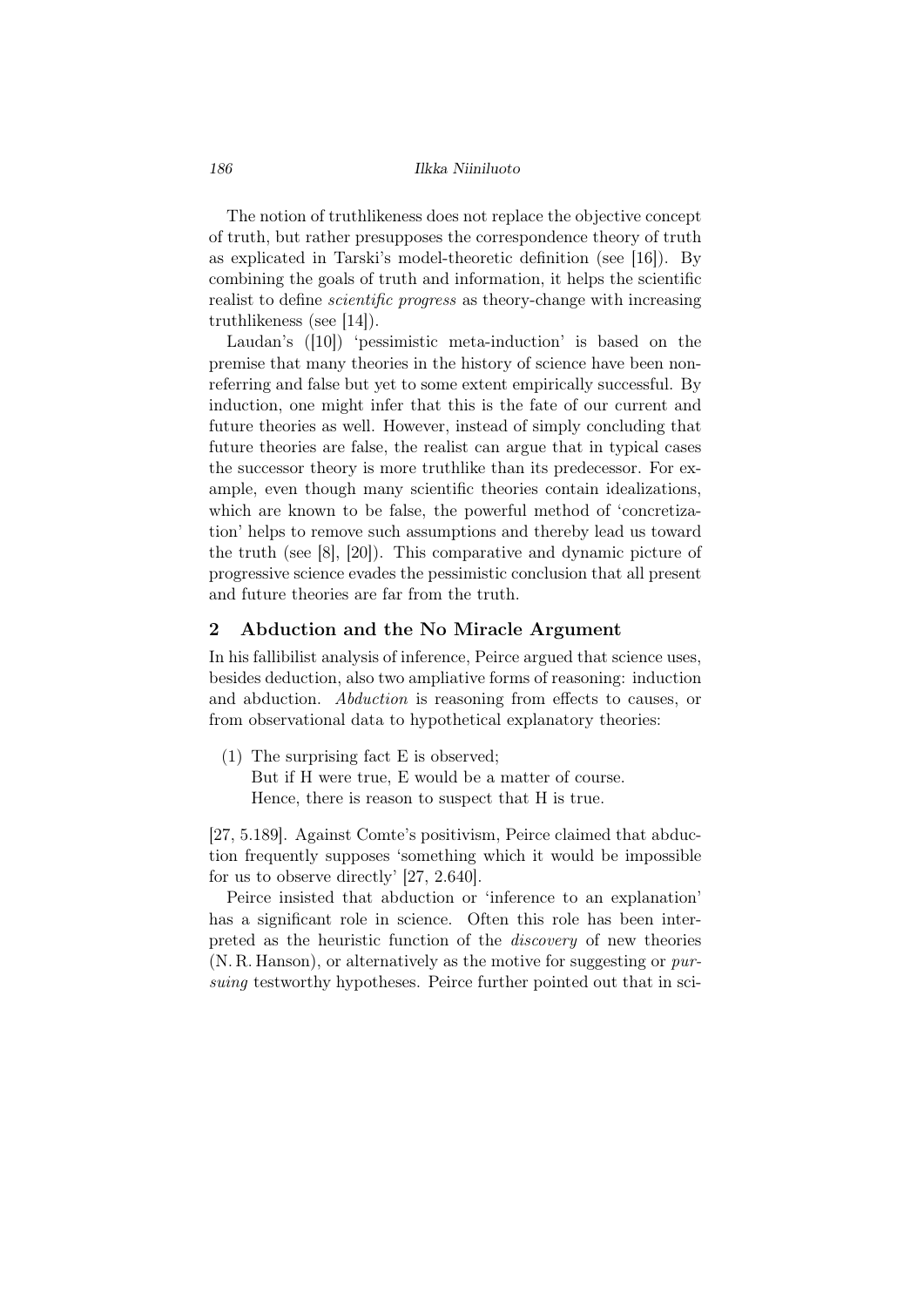ence the abductive step is followed by severe observational and empirical tests of the deductive or probable consequences the hypothesis [27, 2.634]. The examples of abduction range from compelling everyday observations to the adoption of theoretical hypotheses in science by virtue of their explanatory and predictive power. In these cases, it appears that sometimes abductive arguments can serve in providing a fallible *justification* of a hypothesis. Along these lines, Peirce's schema (1) has been interpreted by Gilbert Harman as *inference to the best explanation* (IBE).

For a critical realist, it is interesting to study the idea that abductive inference (1) can be reformulated by taking its conclusion to concern the *truthlikeness* of a hypothetical theory on the basis of its success in explanation and prediction (see [7], [18], [19]). This modification of abduction is also relevant to what Alan Musgrave [13] calls the 'ultimate argument for scientific realism'. After the 1950s, when scientific realism became a tenable position after the dominance of empiricism and instrumentalism, several philosophers of science (among them Jack Smart, Hilary Putnam, Grower Maxwell, and Richard Boyd) have defended realism as the best hypothesis which explains the practical (empirical and pragmatic) success of science. The ability of scientific theories to explain surprising phenomena and to yield correct empirical predictions and effective rules of action would be a 'cosmic coincidence' or a 'miracle' unless they refer to real things and are true or at least approximately true or truthlike (see [29], [30]). It is clear that the form of this 'no miracle argument for scientific realism' (NMA) is abductive (see [14, p. 51]).

In his well-known 'confutation of scientific realism', Laudan [10] demanded the realists to show that there is an 'upward path', or an epistemic warrant, from the empirical success of science to the approximate truth of theories — and then a 'downward path' from approximate truth to empirical success. In this paper, I restrict my remarks to the upward path (cf. [14, Ch.7]). For the downward explanation of the empirical success of science by the truth or truthlikeness of theories, and for arguments against alternative putative explanations (cf. [6], [33]), see [16, pp. 192–198]. Theo Kuipers [8] also gives a reply to Laudan by his 'downward' Success Theorem and 'upward' Rule of Success.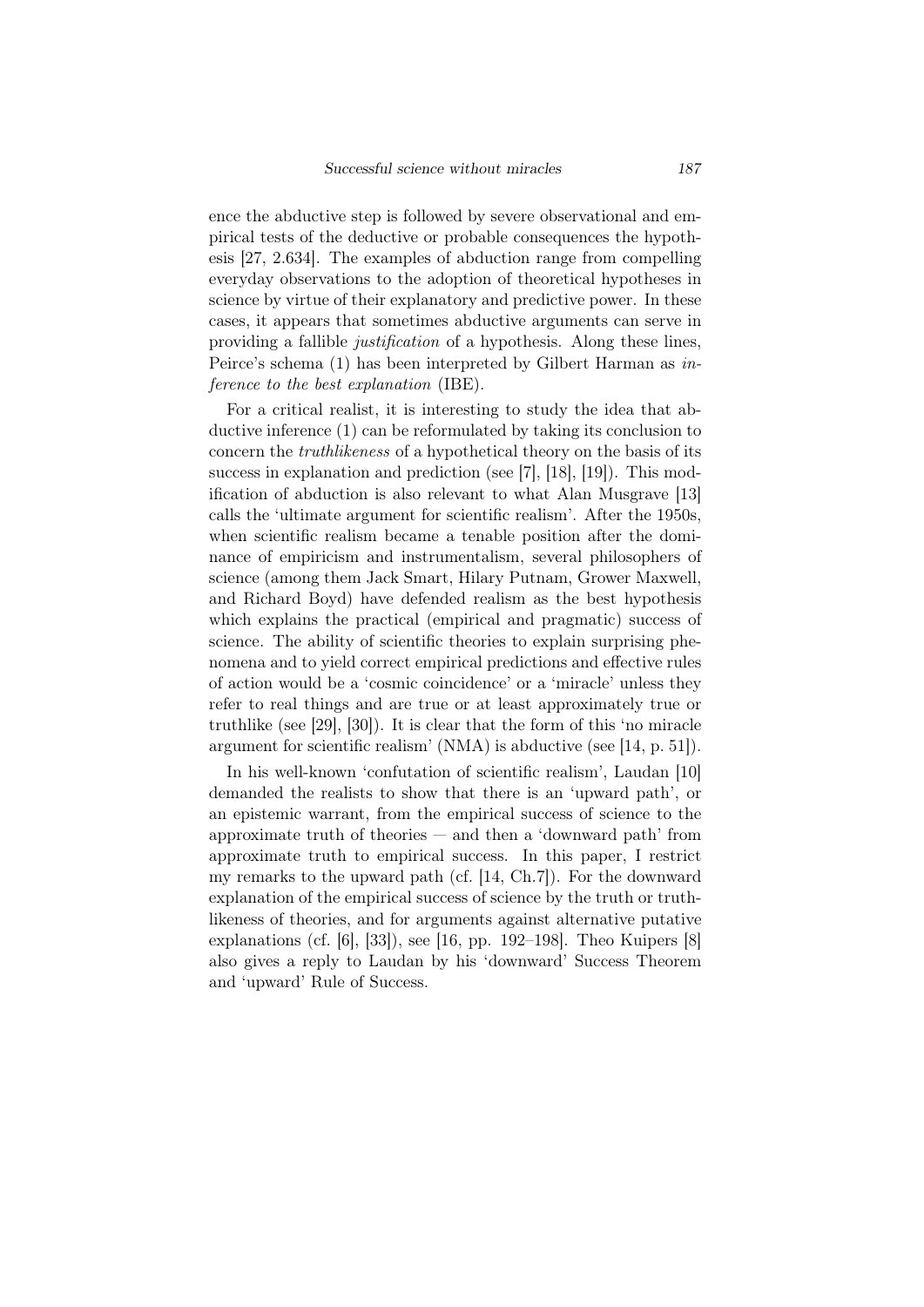Both Laudan's challenge and the no miracle argument as a reply to this challenge presuppose a minimal realist framework where it makes sense to assign truth values to scientific statements (including theoretical postulates and laws). Besides semantic realists, this framework is accepted by such methodological and epistemological anti-realists who think that the truth of theories is an irrelevant [33] or 'utopian' aim [10] which 'exceeds our grasp' [32]. If successful, the no miracle argument is also relevant to those semantic antirealists and instrumentalists whose inclination to treat theories as schemata without truth values is motivated by their belief about the inaccessibility of theoretical truth.

## 3 The Justification of Abduction

The idea about the justification of abduction has been understood in three different senses.The first is Peirce's own account of *truthfrequency*, later followed by many frequentist theories of probability and statistics in the 20th century (cf. [3]). The second approach is the qualitative theory of *confirmation* (cf. [31]). The third approach is the Bayesian theory of inference in terms of epistemic probabilities  $(see |17|).$ 

Assume that an epistemic probability measure P is available for the scientific language, and define confirmation by the *Positive Relevance* criterion: E confirms H if and only if  $P(H/E) > P(H)$ . Then, by Bayes's Theorem,

(2) If H logically entails E, and if  $P(H) > 0$  and  $P(E) < 1$ , then  $P(H/E) > P(H)$ .

This result is the basic principle of the *hypothetico-deductive* (HD) *method* in science. More generally, as positive relevance is a symmetric relation, it is sufficient for the confirmation of H by E that H is positively relevant to E. If inductive explanation is defined by the positive relevance condition, i.e., by requiring that  $P(E/H)$  $P(E)$  (see [26], [5]), then we have the general result:

(3) If H deductively or inductively explains E, then E confirms H.

The same principle holds for empirical predictions as well, so that (2) can be generalized to the *hypothetico-inductive* (HI) or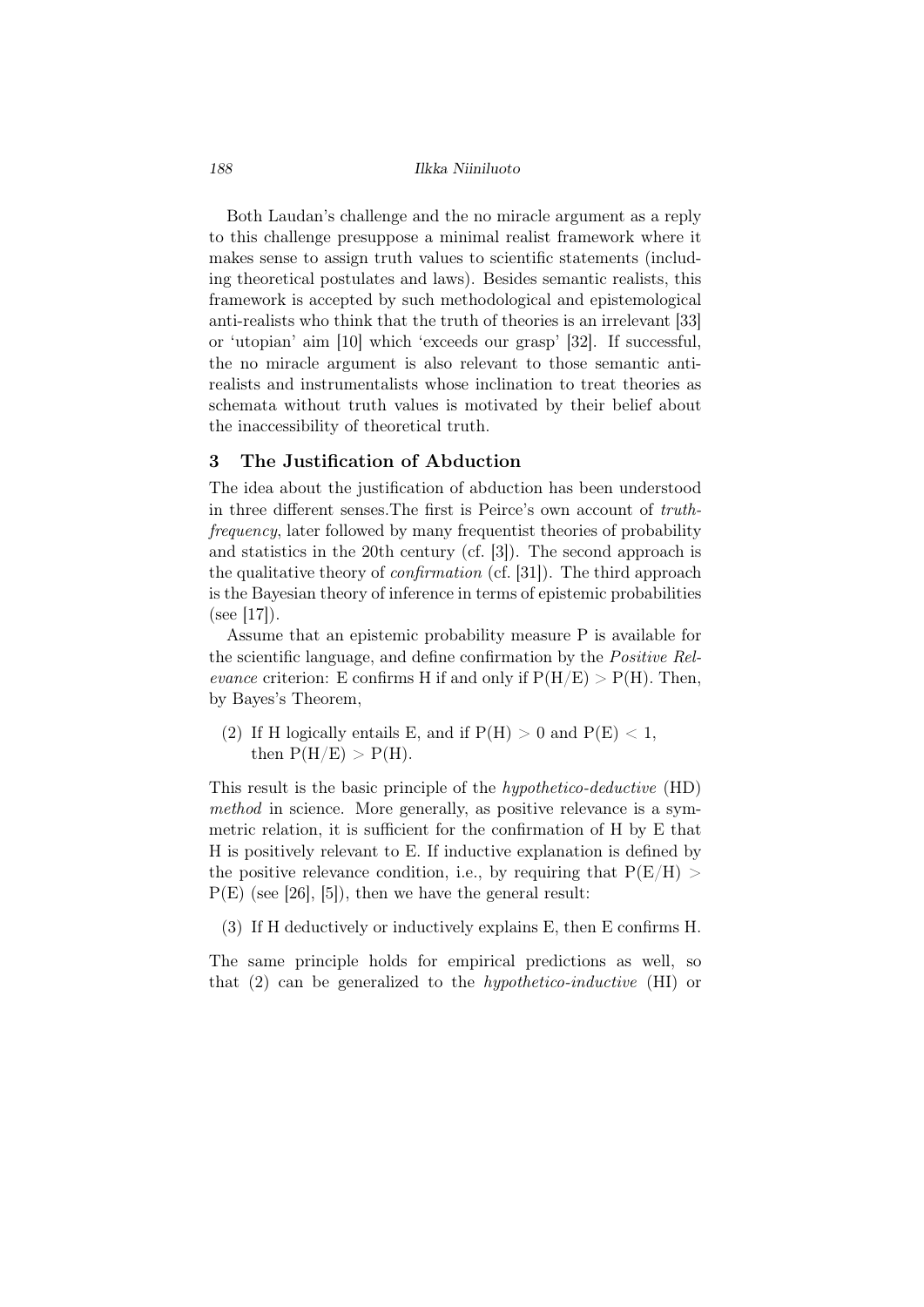*hypothetico-probabilistic* (HP) method ([26], [9]). Hence, by (2) and (3), *empirical success confirms the truth of a hypothesis*.

It is important that in (3) H may be a theory expressed in theoretical terms beyond the observational language. If degrees of confirmation are measured by the difference between posterior and prior probability, i.e.,  $P(H/E) - P(H)$ , then evidence E gives strongest support to the minimal explanation H that is needed to account for E without irrelevant additions (see [19],[21]). Theoretical postulates are typically needed for such a minimal explanation, as theoretical terms can be logically indispensable for inductive systematization of observation statements (see [26]).

The notion of confirmation is still weak in the sense that the same evidence may confirm many alternative rival hypotheses. It is clear that for given evidence E one can always conceive many false premises from which E is derivable. A good theoretical explanation should be initially *plausible* relative other accepted theories, and it should not only account 'locally' for the given E, but it also should be *independently testable* by new kind of evidence. Indeed, it can be shown that the confirmation of a theory H increases if it is able to explain in a unified way many independent phenomena (see [23]). But a confirmed hypothesis need not yet be rationally and tentatively *acceptable* on evidence. A stronger notion of inference is obtained if one of the rival hypotheses is the *best* explanation of the facts. The strongest justification is obtained if the hypothesis is the *only* available explanation of the known facts. The Bayesian approach immediately shows that  $P(H/E)$  may be close to 1 and P( $~\sim$ H/E) close to 0, when H is the only explanation of E. This suggests that abduction, or Inference to the Best Explanation, might be formulated as a rule of acceptance:

(IBE) A hypothesis H may be inferred from evidence E when H is a better explanation of E than any other rival hypothesis.

Comparison with Peirce's schema (1) suggests the following version of IBE:

(IBE*′* ) If hypothesis H is the best explanation of evidence E, then conclude for the time being that H is true.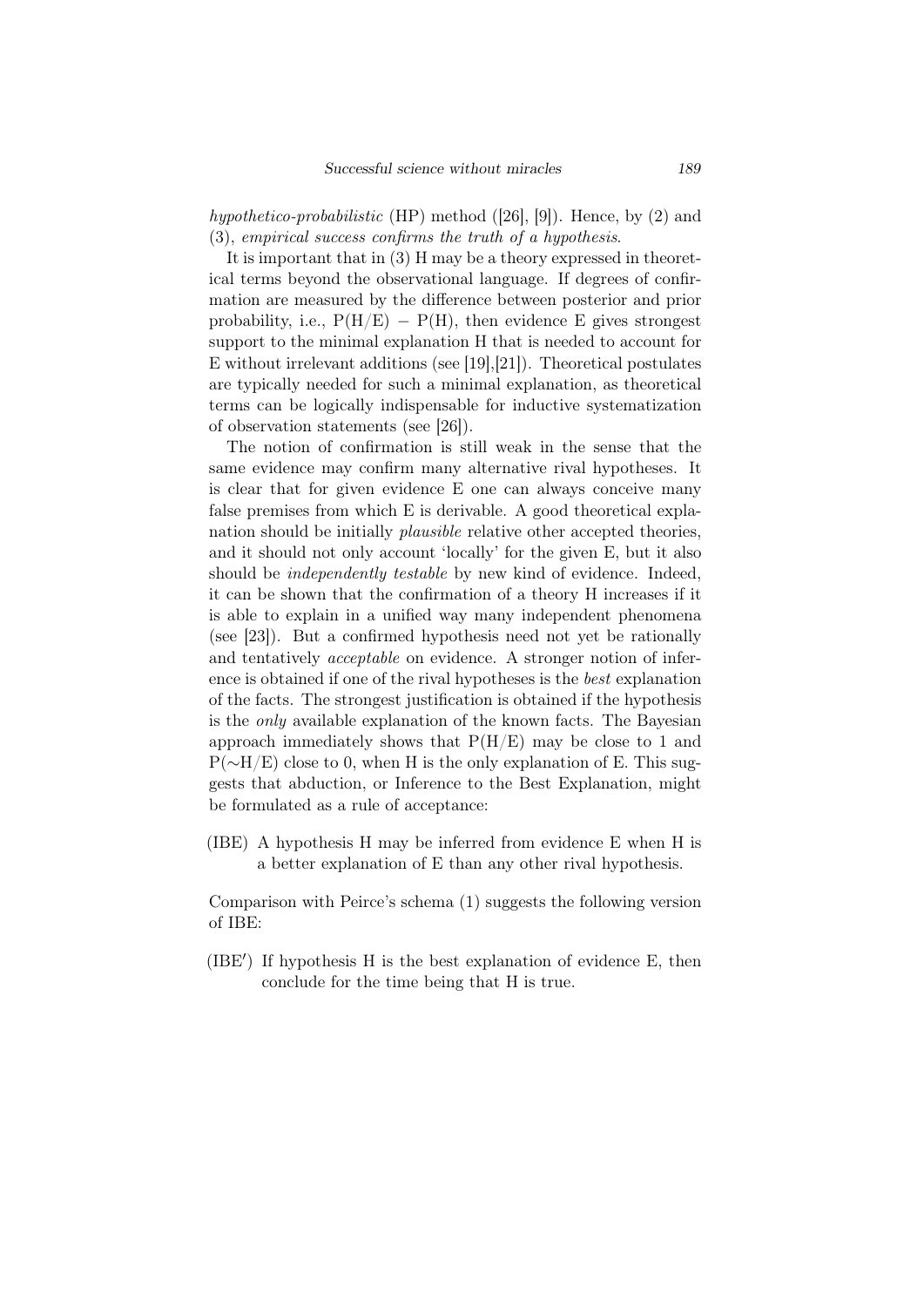In analyzing IBE*′* , it is useful to follow Peirce in distinguishing between *deductive* and *inductive-probabilistic* explanations (cf. (3)) (see [17]). But one should also allow *approximate explanations*: H approximately explains E when it is possible to derive from hypothesis H something E*′* which is close to E. Indeed, the empirical success of scientific theories in explanation and prediction is often approximate in this sense. For example, Newton's theory explains approximately the laws of Kepler and Galileo. However, here the evidence may still indicate that the best hypothesis is *truthlike*. This principle might be called *inference to the best approximate explanation*:

(IBAE) If the best available explanation H of evidence E is approximate, conclude for the time being that H is truthlike.

If degrees of truthlikeness are introduced, then there is a natural addition to IBAE: the greater the fit between H and E, the larger the degree of truthlikeness of H in the conclusion. (This gives an answer to P. Kyle Stanford's criticism of Jarrett Leplin's account of partial truth in [32, p. 158].)

By combining the ideas in IBE*′* and IBAE, *inference to the best theory* can be formulated by the rule

(IBT) If theory H is the best explanation of evidence E, conclude for the time being that H is truthlike.

Here the acceptance of H is understood in the fallibilist sense that H is taken to be an informative theory close to the truth. In a comparative formulation,

(IBT<sup>c</sup>) If H' is a better explanation of evidence E than H, conclude that H*′* is more truthlike than H.

## (See also [7, 8].)

Many attempts to defend scientific realism by the no miracle argument NMA appeal to forms of abduction which conclude that successful scientific theories are approximately true, without making the notion of approximate truth precise (e.g., Putnam, Psillos). In a general form this argument looks like the following: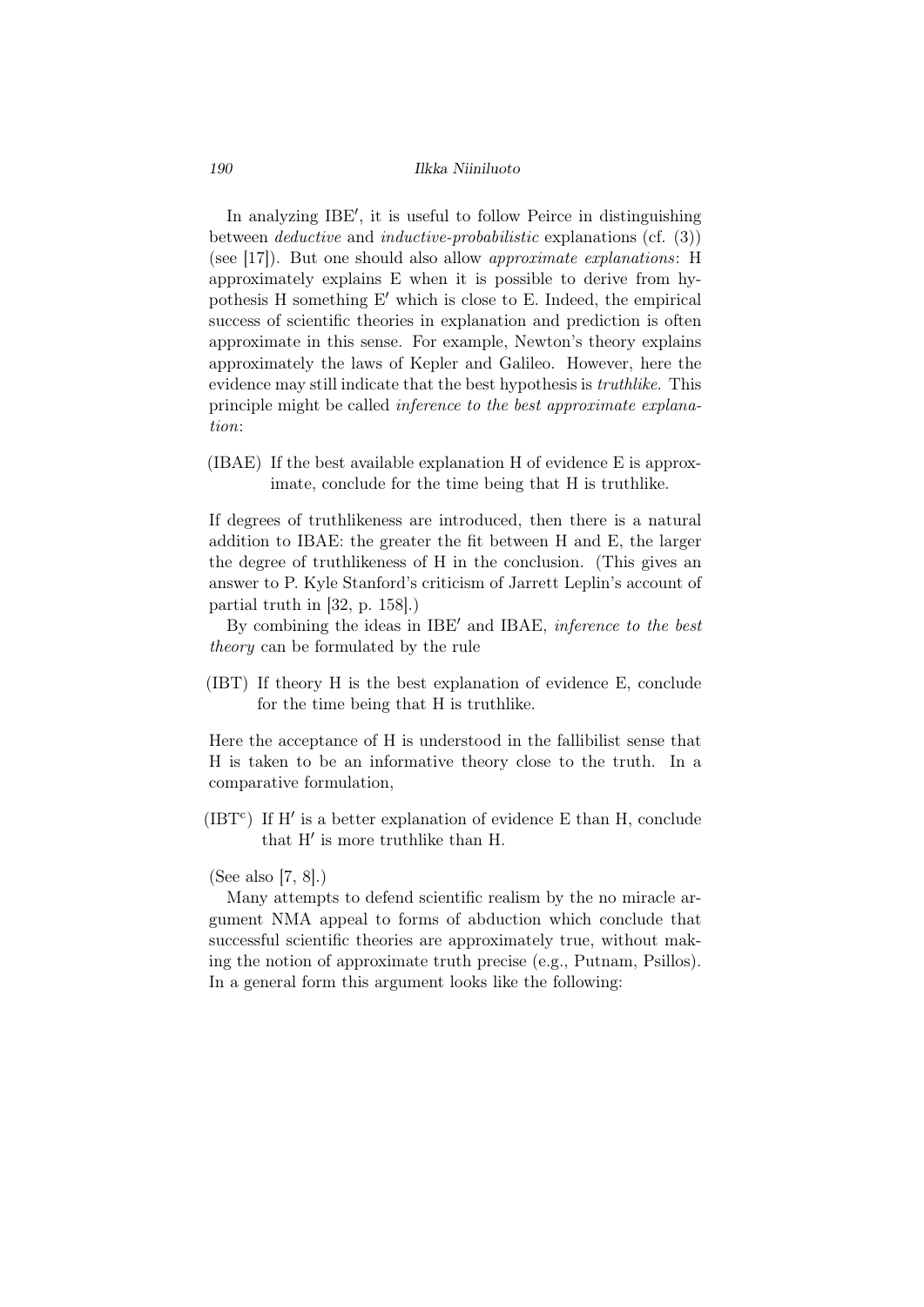(NMA) Many theories in science are empirically successful. The truth or truthlikeness of scientific theories is the best explanation of their empirical success. Hence, conclude that such successful theories are truthlike.

The same argument can be applied to particular scientific theories. The first premise about the success of science is accepted both by realist and anti-realists, even though in particular cases the attribution of success to a specific theory may be non-trivial (e.g., it may be a matter of controversy whether a medicine, treatment or therapy is really causally effective in producing the desired results). As a whole, the argument NMA involves something like the principle IBT, and the conclusion supports the position of critical scientific realism.

A comparative version of NMA can be given as follows:

(NMA<sup>c</sup> ) Theory H*′* is empirically more successful than its rival H. That H*′* is more successful than H can be explained by the assumption that H*′* is more truthlike than H. Hence, conclude that H*′* is more truthlike than H.

To save the no miracle argument NMA against the charges of circularity ([10], [6]) and incoherence ([33]), one needs to defend abduction in the form of IBT or IBT<sup>c</sup>.

## 4 Upward Inference and Expected Truthlikeness

The probabilistic account of IBE, given by the results (2) and (3), establishes *a probabilistic link between explanatory power and truth*: posterior probability  $P(H/E)$  is the rational degree of belief in the truth of H on the basis of E, and thereby confirmation, i.e., increase of probability by new evidence, means that we rationally become more certain of the truth of H than before. But a rule of the form IBAE needs a link between approximate explanation and truthlikeness. The notion of probability (at least alone) does not help us, since the approximate explanation of E by H allows that H is inconsistent with E, so that  $P(E/H)$  and  $P(H/E)$  are zero. Also for the treatment of IBT, we need a method for assessing the truthlikeness of a theory given empirical evidence. Here the notion of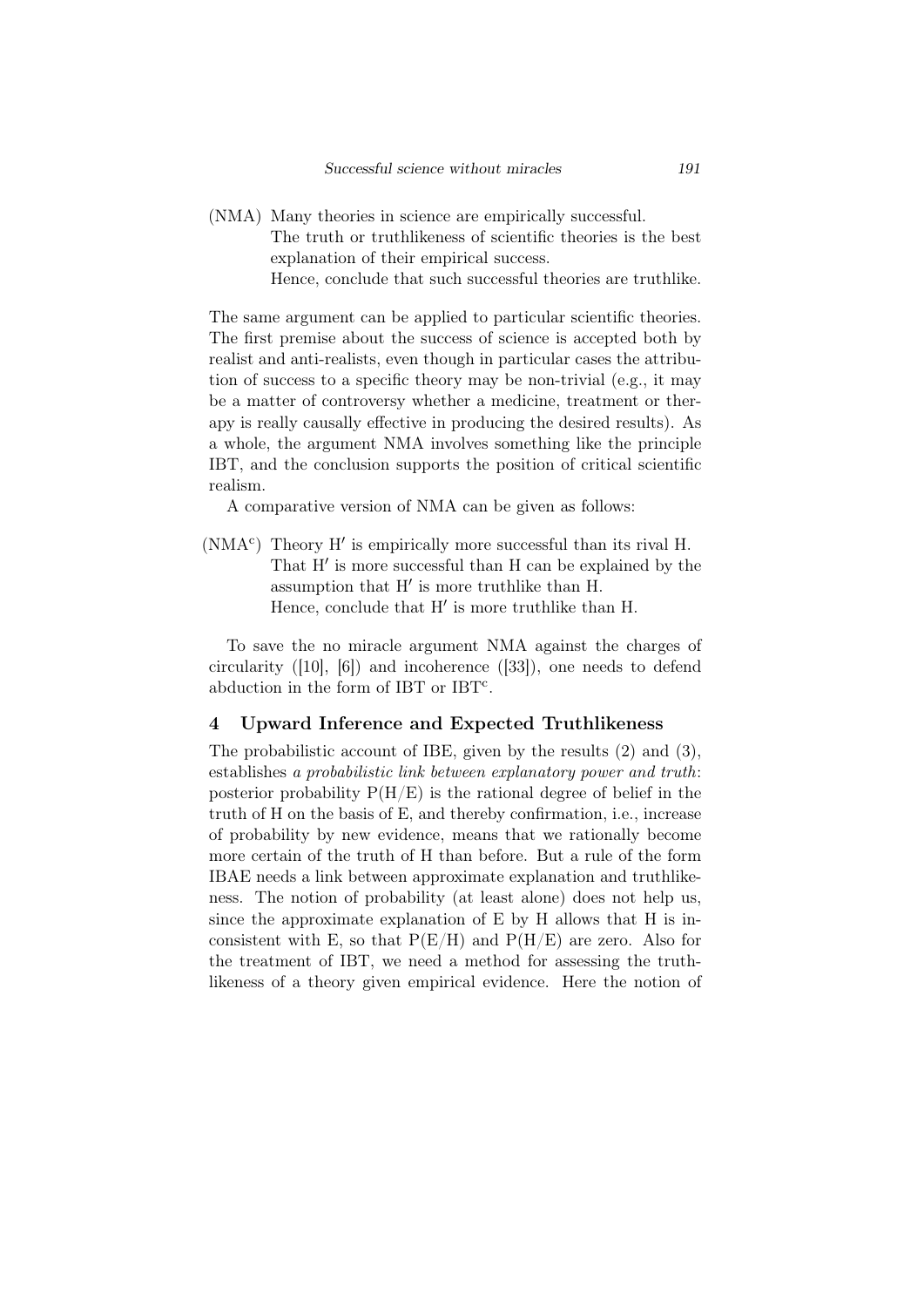expected truthlikeness ver(H/E) can be used as an *empirical indicator of truthlikeness*.

Expected verisimilitude helps to define a notion of verconfirmation in analogy with positive relevance:  $ver(H/E) > ver(H)$  $([5], [21])$ . Then we have, for example, the following result:

(4) If H entails E but *∼*H does not entail E, then E ver-confirms H.

This conclusion is still weak. It does not exclude the possibility that the 'catch-all' hypothesis *∼*H includes 'unconceived alternatives' to H which also explain E (see [32]; cf. [30]). However, in cases of 'underdetermination' between rival explanations H and H*′* , which seem to account for the available evidence E equally well, the scientific strategy is to expand the evidence E with new observations, instruments, and active experiments, so that eventually a difference in the empirical success of H and H*′* is revealed. A powerful mathematical theorem, proved by Johann Radon already in 1917 and today applied in various kinds of abductive 'inverse problems', shows under what conditions evidence guarantees the existence of a unique 'backward solution' (see [24]).

Another application of ver is to use expected verisimilitude as a criterion of acceptance. This is in harmony with the suggestion that the strength of IBT is assessed in terms of the expected verisimilitude of its conclusion given the premises. Thus, in order to reply to Laudan's 'upward' challenge, we should investigate whether the following kinds of principles are valid:

- (5) If H*′* is a better approximate explanation of E than H, then  $ver(H'/E) > ver(H/E).$
- (6) If H approximately explains E, then  $ver(H/E)$  is high.
- (7) If H is the best available explanation of E, then  $ver(H/E)$  is high.

(Cf. [22].) These results, which can be proved at least in special cases (see [19]), show that explanatory success gives us a rational warrant for making claims about truthlikeness. Thereby the notion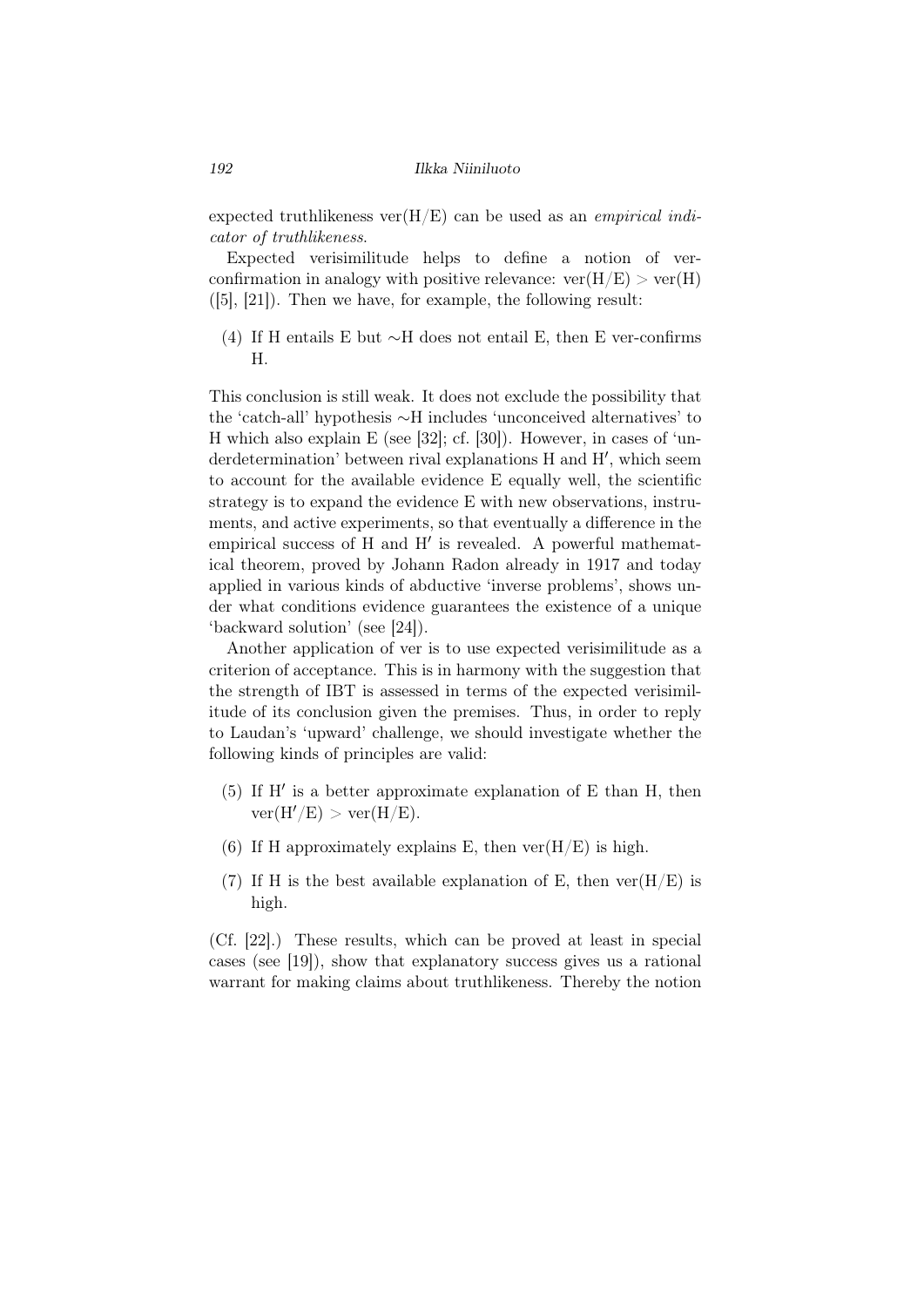of expected truthlikeness, explicated by the function ver, provides *a fallible link from the empirical success of a theory to its truthlikeness*.

Under ideal conditions, where a high value of  $ver(H/E)$  guarantees that the objective degree of truthlikeness  $Tr(H, C^*)$  is also high, results  $(5)$ – $(7)$  show that the method of accepting theories with maximal estimated verisimilitude is 'functional for truth approximation' in the sense of Kuipers [8, 9] (cf. [25]).

It is important to emphasize the fallible nature of results like  $(2)$ ,  $(3)$ , and  $(5)-(7)$ . The notions of confirmation and expected verisimilitude are historical, relative to the rival theories and evidence available at a given time. Some philosophers have continued Laudan's pessimistic argument, in many cases against formulations of Stathis Psillos [29], by giving historical examples of past theories which had some empirical success, including novel successes in relation to their predecessors, but still are non-referring and false by present lights. Against the claims of 'preservative' or 'localized' realism, such successes may have been based upon theoretical postulates that are discredited today (see [2], [4], [12], [32]). However, critical realists may acknowledge that, for example, relative to the historical situation the caloric theory of heat was well supported by the available evidence. By  $NMA<sup>c</sup>$ , such theories were progressive in relation to their predecessors. (For the case of phlogiston theory, see [16, pp. 191–192]; for old quantum theory, see [8, pp. 278–288].) The fact that such theories have been replaced by better theories is not a 'Pyrrhic victory' for scientific realism (see [32]), since it supports the realist picture of scientific progress as increasing truthlikeness.

In fact, the measure of expected verisimilitude can be used also for retrospective comparisons, if the evidence E is taken to include our currently accepted theory T, i.e., the truthlikeness of a past theory H is estimated by  $ver(H/ExT)$  (see [14, p. 171]). In a similar way, Jeffrey Barrett  $[1]$  has proposed that  $-$  assuming that science makes progress toward the truth through the elimination of descriptive error  $-$  the 'probable approximate truth' of Newtonian gravitation can be warranted by its 'nesting relations' to the general theory of relativity.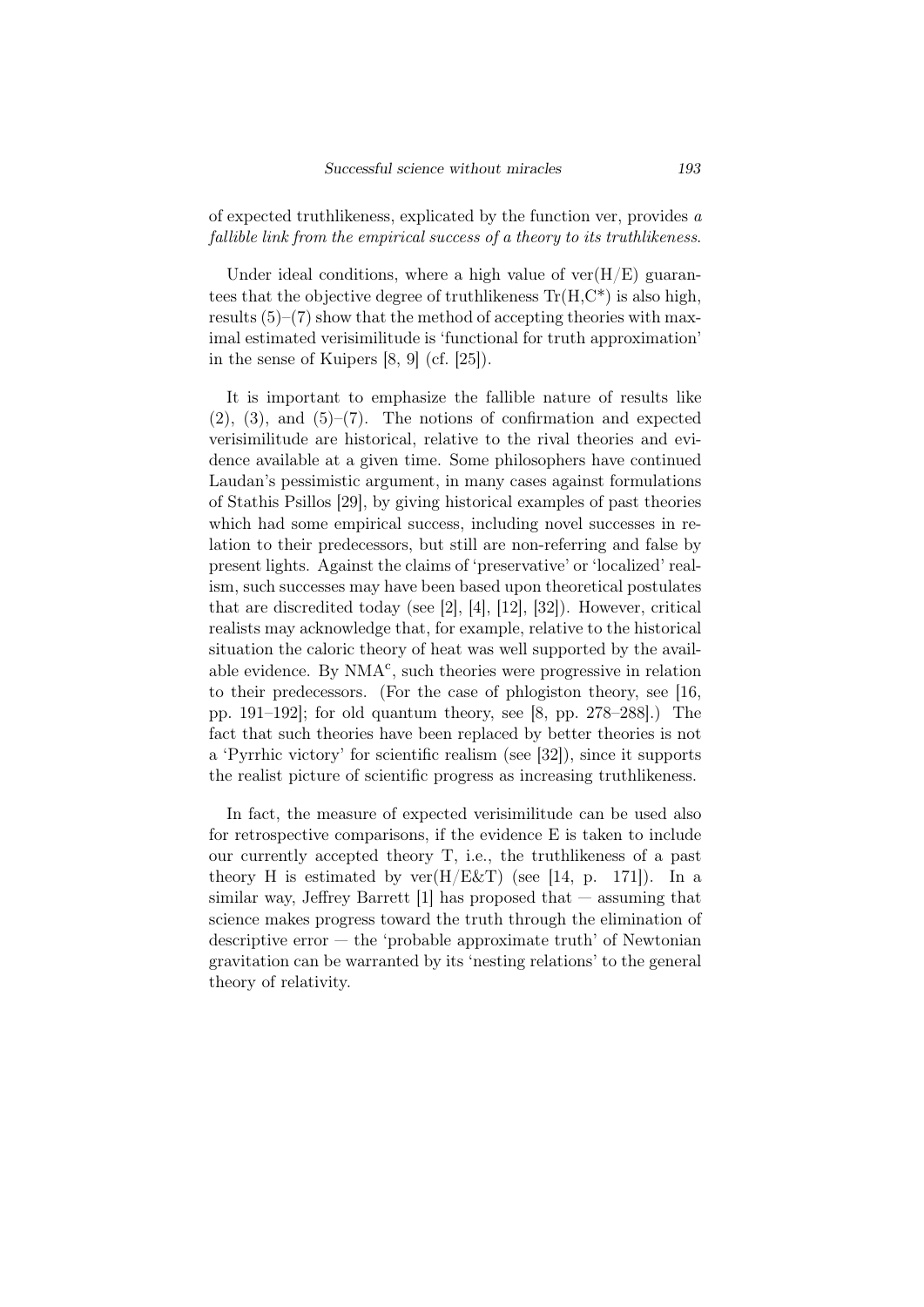# 5 Conclusion

Non-scientific explanations of the success of science  $-$  e.g. appeal to miracles or God's will — are not satisfactory. Therefore, we may conclude that scientific realism is the *only* explanation of the empirical success of science. This strong form of IBE justifies the no miracle argument NMA, and thereby gives us the best defence of scientific realism.

#### References

- [1] BARRETT, J. A., Approximate Truth and Descriptive Nesting, *Erkenntnis* 68:213–224, 2008.
- [2] Chang, H., Preservative Realism and Its Discontents: Revisiting Caloric, *Philosophy of Science* 70:902–912, 2003.
- [3] Douven, I., Empirical Equivalence, Explanatory Theories, and the Inference to the Best Theory, in R. Festa, A. Aliseda, and J. Peijnenburg (eds.), *Confirmation, Empirical Progress, and Truth Approximation*, Amsterdam: Rodopi, 2005, pp. 281–313.
- [4] Elsamahi, M., A Critique of Localized Realism, *Philosophy of Science* 72:1350–1360, 2005.
- [5] Festa, R., Bayesian Confirmation, in M. C. Galavotti and A. Pagnini (eds.), *Experience, Reality, and Scientific Explanation*, Dordrecht: Kluwer, 1999, pp. 55–87.
- [6] Fine, A., Unnatural Attitudes: Realist and Instrumentalist Attachments to Science, *Mind* 95:149–179, 1986.
- [7] Kuipers, T., Abduction aiming at Empirical Progress or even Truth Approximation leading to a Challenge for Computational Modelling, *Foundations of Science* 4:307–323, 1999.
- [8] Kuipers, T., *From Instrumentalism to Constructive Realism: On Some Relations between Confirmation, Empirical Progress, and Truth Approximation*, Dordrecht: Kluwer, 2000.
- [9] Kuipers, T., The Hypothetico-Probabilistic (HP)-Method as a Concretization of the HD-Method, in S. Pihlström, P. Raatikainen  $\&$ M. Sintonen (eds.), *Approaching truth: Essays in honour of Ilkka Niiniluoto*, London: College Publications, 2007, pp. 179–207.
- [10] LAUDAN, L., *Science and Values*, Berkeley and Los Angeles: University of California Press, 1984.
- [11] LEPLIN, J., A Theory's Predictive Success can Warrant Belief in the Unobservable Entities it Postulates, in C. Hitchcock (ed.), *Contemporary*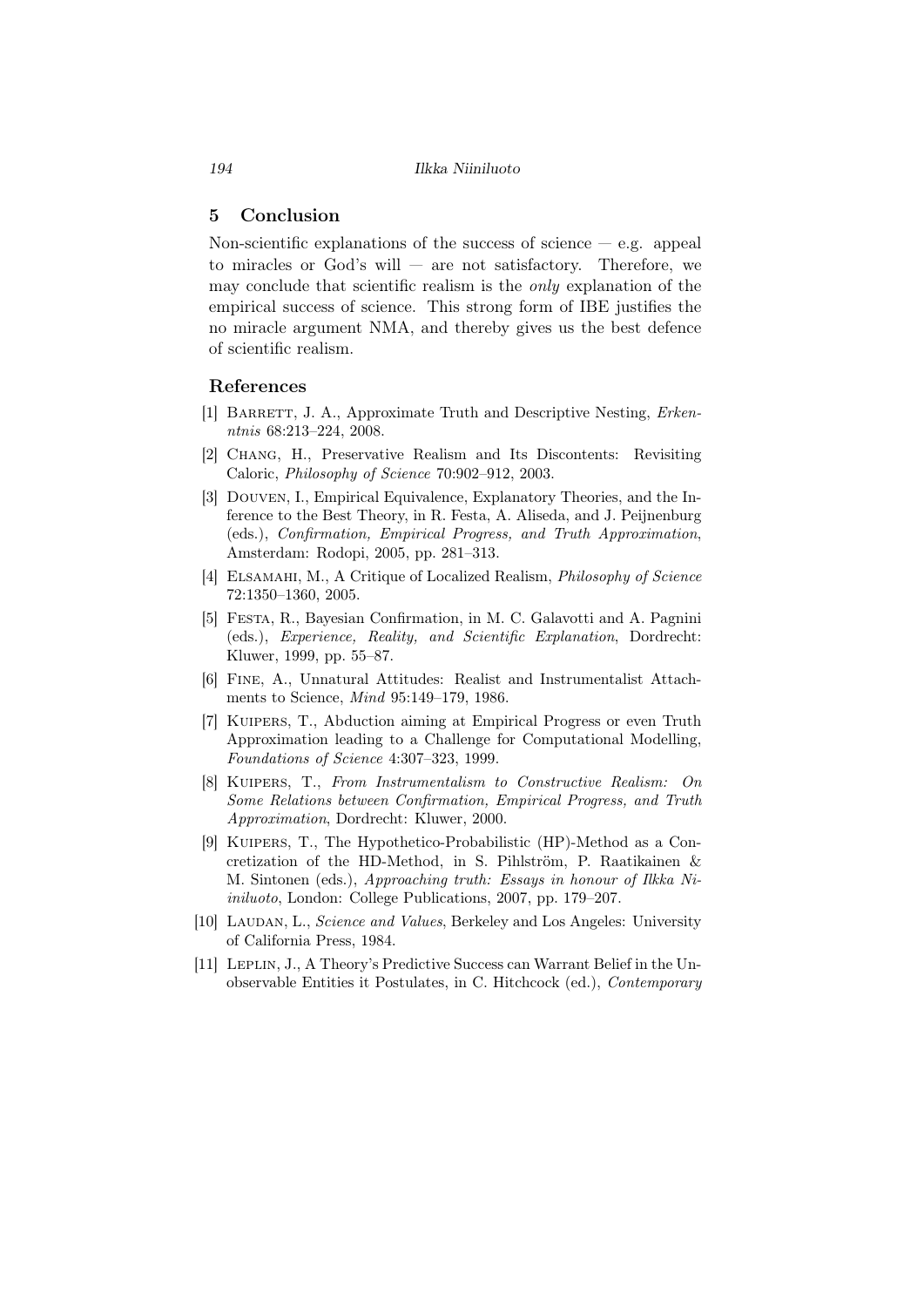*Debates in Philosophy of Science*, Oxford: Blackwell, 2004, pp. 117– 132.

- [12] Lyons, T., Scientific Realism and the Stratagema de Divide et Impera, *British Journal for the Philosophy of Science* 57:537–560, 2006.
- [13] Musgrave, A., The Ultimate Argument for Scientific Realism. in R. Nola (ed.), *Relativism and Realism in Science*, Dordrecht: Kluwer, 1988.
- [14] Niiniluoto, I., *Is Science Progressive?*, Dordrecht: D. Reidel, 1984.
- [15] Niiniluoto, I., *Truthlikeness*, Dordrecht: D. Reidel, 1987.
- [16] Niiniluoto, I., *Critical Scientific Realism*, Oxford: Oxford University Press, 1999.
- [17] NIINILUOTO, I., Defending Abduction, *Philosophy of Science(Proceedings)* 66:436–451, 1999.
- [18] NIINILUOTO, I., Truth-seeking by Abduction, in F. Stadler (ed.), *Induction and Deduction in the Sciences*, Dordrecht: Kluwer, 2004, pp. 57– 82.
- [19] Niiniluoto, I., Abduction and Truthlikeness. in R. Festa, A. Aliseda, and J. Peijnenburg (eds.), *Confirmation, Empirical Progress, and Truth Approximation*, Amsterdam: Rodopi, 2005, pp. 255–275.
- [20] Niiniluoto, I., Idealization, Counterfactuals, and Truthlikeness, in J. Brzezinski et al. (eds.), *The Courage of Doing Philosophy: Essays Presented to Leszek Nowak*, Rodopi: Amsterdam, 2007, pp. 103–122.
- [21] Niiniluoto, I., Evaluation of Theories. in T. Kuipers (ed.), *Handbook of Philosophy of Science: General Philosophy of Science — Focal Issues*, Amsterdam: Elsevier, 2007, pp. 175–217.
- [22] Niiniluoto, I., Abduction and Scientific Realism, in F. Keskin (ed.), *The Proceedings of the Twenty-First World Congress of Philosophy, vol. 12. Philosophical Trends in the XXth Century*, Ankara: Philosophical Society of Turkey, 2007, pp. 137–142.
- [23] NIINILUOTO, I., Abduction, Unification, and Bayesian Confirmation: Comment on Schurz, in C. Dermont, L. Keiff, and H. Rückert (eds.), *Dialogues, Logic and Other Strange Things*, London: College Publications, 2008, pp. 365–370.
- [24] NIINILUOTO, I., Abduction, Tomography, and Other Inverse Problems, *Studies in History and Philosophy of Science* 42:135–139, 2011.
- [25] Niiniluoto, I., Revising Beliefs Towards the Truth, *Erkenntnis* 75:165–181, 2011.